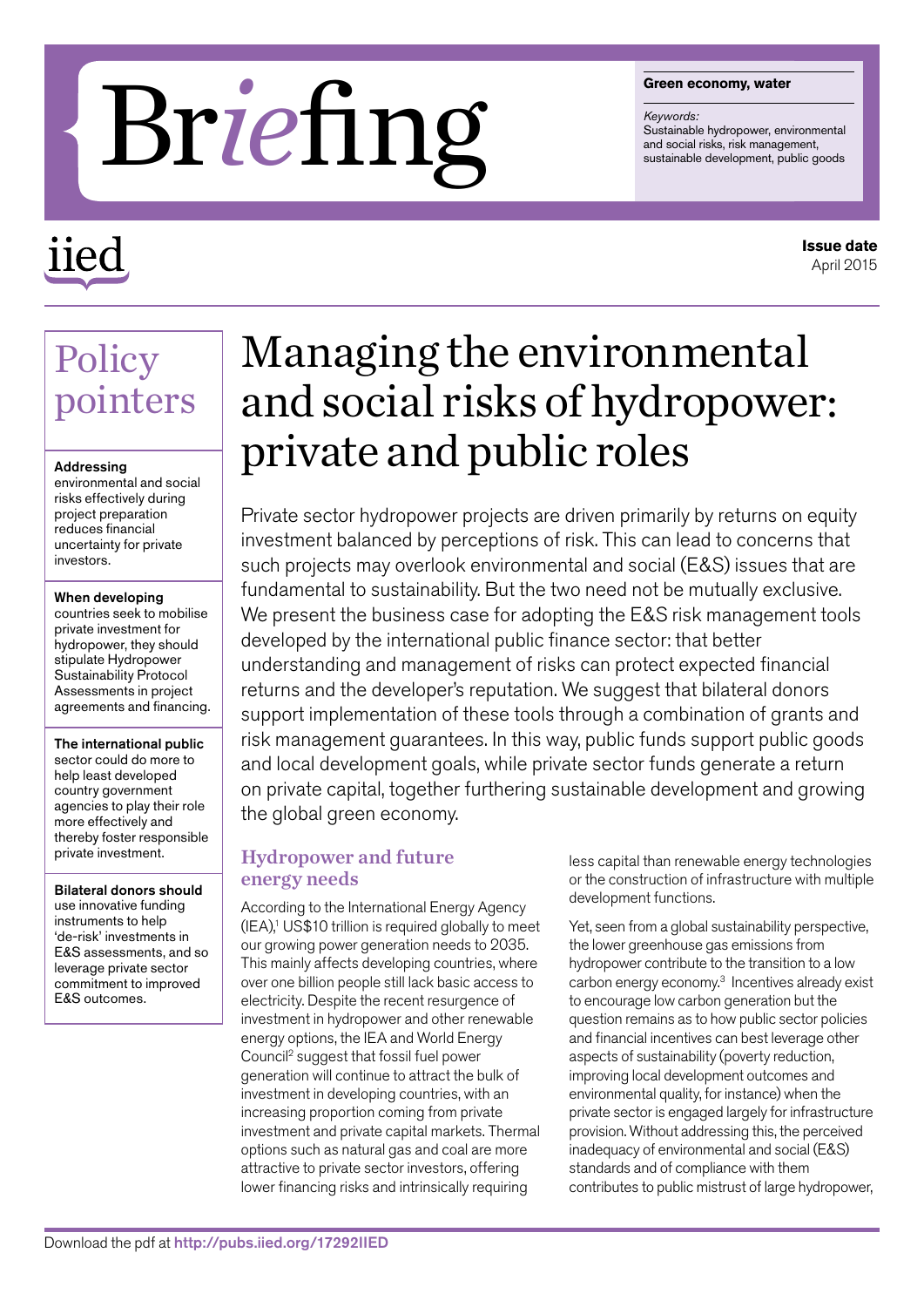which in turn challenges the delivery of global greenhouse gas emission reduction targets.

#### The importance of improving E&S safeguards

A review of E&S safeguards for large dam projects<sup>4</sup> showed that many large hydropower projects in developing countries financed wholly

*Government regulators, commercial lenders and private developers all have a role in decision-making about responsible private investment and how risks that shape development outcomes are managed*

by the private sector are regulated by nominal national standards alone. These requirements do not specifically capture recent advances in industry-accepted approaches for incorporating sustainability into hydropower business practices.5

In practical terms, reliance on weak E&S standards and regulation constrains developing countries' ability to balance

development risks with opportunities in their water and energy infrastructure strategies. This is especially true where the private sector is expected to overcome chronic shortfalls in public finances by funding infrastructure that is essential to national economic development and growth aspirations. Weak E&S standards also increase the difficulties local communities face in engaging constructively with hydropower projects to manage their livelihood and poverty risks, and in taking community-level action to optimally grow local economies affected by dam projects. From the private- investor and lender perspective, low or ambiguous standards add uncertainty to the respective responsibilities of the project entity and of government to manage critical E&S risks.

#### E&S risk management: the business case

Responsible private hydropower developers and lenders approach E&S standards as a risk mitigation and management issue. Improving E&S standards reduces investment risk and ensures the incremental costs of improved

standards are factored into long-term project financing and revenue streams. This protects the private developers' returns and reputation for future business, and may specifically reduce the risk of implementation delays that trigger contractual penalties and significant interest payments on multi-million and billion dollar projects (see Box 1). Improving E&S often costs less than 3–5 per cent of total project costs and typically can be absorbed into debt financing, if identified early and reflected in key project agreements such as the power purchase and concession agreements. Ultimately the cost is internalised in the long-term electricity tariffs consistent with the 'user pays' principle.

#### Who should take responsibility?

But is this business case robust enough to prompt private developers to voluntarily adopt higher E&S standards, beyond national and private lender requirements?6 Or should regulators in developing countries simply adopt and enforce best practice safeguards? The practical reality is that government regulators, commercial lenders and private developers all have a role in decision-making about responsible private investment and how risks that shape development outcomes are managed.

The business case recognises that specific types of project risk are best managed by the party most able to address them effectively and, equally, that the negotiated allocation of responsibility between government and private developers to manage critical risks should be transparent. Typically, hydropower developers can manage project risks such as engineering and geotechnical risk.7 But for critical E&S risks, the roles of government agencies and private developers are intertwined.

While E&S risks alone may not preclude responsible investment in all cases, how E&S risks are balanced with other technical, financial, market or reputational risks is a vital calculation. Moreover, the failure to manage E&S impacts effectively is a primary reason why public and local communities oppose hydropower, especially when management tools are readily available but simply ignored. The international public sector — largely bilateral and multinational donors —

#### Box 1. The financial costs of ignoring E&S risks

The forced suspension of work on the 2,000MW Lower Subansiri hydropower project in 2011 in India, due to protests when it was half completed, increased the project cost by US\$195 million in the initial two and a half year delay alone. A two year delay on the 50MW Bumbuna project in Sierra Leone during final project completion (2005–2008) was assessed as reducing the economic rate of return of the project from 42.2 per cent to 28.5 per cent.<sup>8</sup>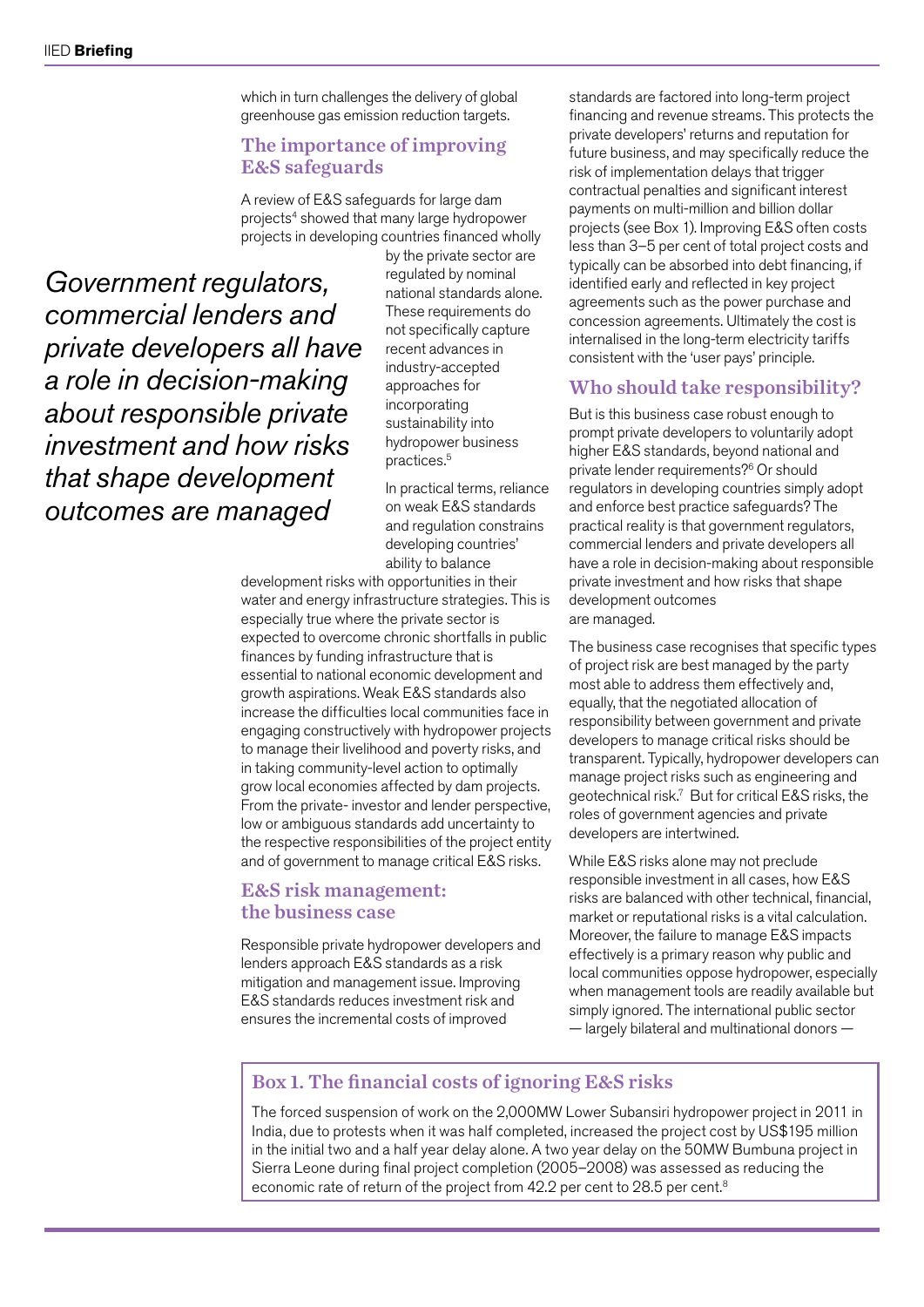could do more to help the government agencies of the least developed countries to play their role more effectively, and in doing so foster responsible private investment.

#### Sustainability assessment tools

Over the past decade the shift toward sustainable hydropower has started to pay dividends by stimulating multi-stakeholder collaboration and innovation. As a result, sustainability assessment tools that can diagnose critical risks early in the project planning and appraisal stages have emerged. If a project is implemented, these tools can then benchmark measures against internationally accepted practice, and prioritise the use of contingency budgets to manage the critical risks during construction and operation stages.

A multi-stakeholder forum hosted by the International Hydropower Association developed the voluntary Hydropower Sustainability Assessment Protocol.9 The World Bank indicates that the protocol is a useful guide to developing sustainable hydropower that reduces risks to lenders, private developers and all stakeholders.10 The World Bank now funds protocol assessments on a voluntary basis to improve the quality of its hydropower project portfolio.

But the new assessment tools are not standards: the World Bank's latest review of the protocol emphasised that it complements, rather than competes with, the World Bank's safeguard policies. Similarly, these assessments complement International Finance Corporation (IFC) Performance Standards and the Equator Principles, or more specifically, can be used in conjunction with them to enhance outcomes.

#### The role of international public finance

Helping developing countries 'de-risk' private infrastructure provision is an effective way to improve broader development outcomes in the landscape of private infrastructure investment. In this context, international public finance already extends support through the programmes, lending facilities and guarantees of multilateral financial institutions such as the IFC and multilateral investment guarantee agencies.

Where no such multilateral participation exists, there is further scope to support the implementation of E&S safeguards and so help to de-risk private investment in hydropower developments. In this scenario, bilateral donors should underwrite and leverage the voluntary adoption of improved risk management practices in ways that reinforce the business

#### Box 2. An example of public sector support for private E&S investment

Private developers risk financial capital to develop hydropower investment proposals. The cost of upfront studies may exceed US\$10 million per project. If the project does not go ahead these expenditures are lost as 'abort costs'. In this context it is hard to convince developers to spend more high-risk capital on E&S processes, as potential losses will be greater for the one in ten projects that do not reach financial closure.

One option for leveraging more E&S studies (incremental costs in the order of US\$1–2 million) is to offer a financial guarantee for the small proportion of projects that spend these funds but do not ultimately go ahead.

case for improving E&S standards and prospects for responsible private investment (see Box 2). An industry subsidy is not proposed; rather the approach is to help developing countries leverage profitable private investment and enhance sustainability. Public funds will leverage sustainability in the public interest, while private capital continues to seek profitable investment projects.

#### Developing a bilateral funding facility

A results-oriented approach to help de-risk private infrastructure development, in this case hydropower schemes, may require a three-part funding facility. This maximises the voluntary uptake of improved E&S measures by the private sector while maintaining effectiveness in different developing country situations. The facility may draw on experience of an existing bilateral export credit or technical assistance scheme, and comprises the following three instruments:

- Instrument A. Grants to fund use of new sustainability assessment tools (especially the Hydropower Sustainability Assessment Protocol, which includes certified assessors) by hydropower developers working in cooperation with government authorities.
- Instrument B. A study reimbursement or risk-sharing provision that guarantees the developer's incremental cost of enhanced project preparation studies if the project does not proceed.11 It also enables the cost of improved E&S standards to be factored into project financing plans, for example, by providing analysis to convince all parties of the merits of doing so including the government negotiators, energy offtakers, private lenders and project equity partners.
- Instrument C. Help financing or providing technical assistance for the implementation of critical E&S risk management measures in